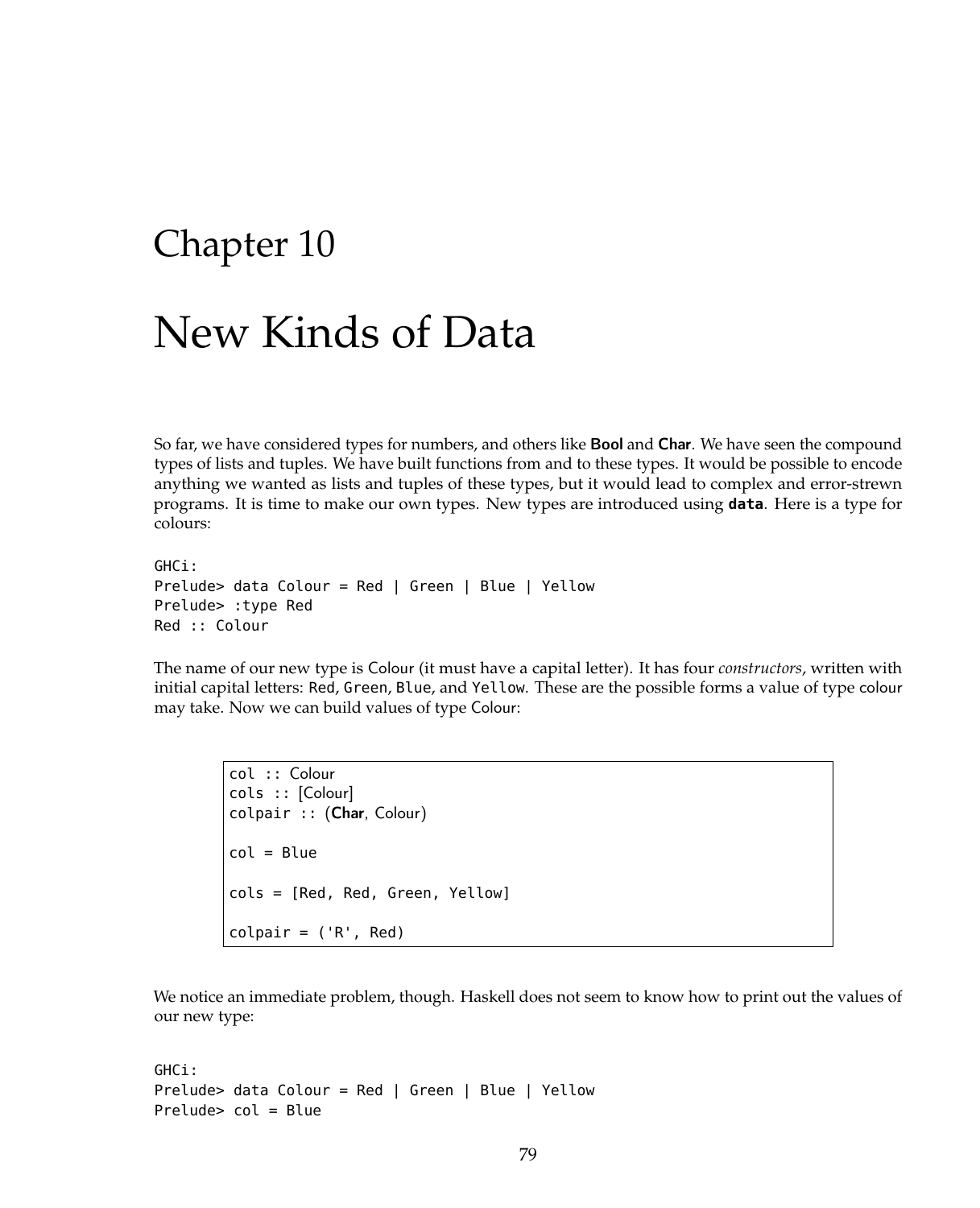```
Prelude> col
<interactive>:4:1: error:
    • No instance for (Show Colour) arising from a use of 'print'
    • In a stmt of an interactive GHCi command: print it
If we are happy for Haskell to try to work out automatically how to print values of type Colour we can use
write deriving Show after the type:
Prelude> data Colour = Red | Green | Blue | Yellow deriving Show
```

```
Prelude> col = Blue
Prelude> col
Blue
```
The word **deriving** tells Haskell to try to work out automatically (to derive) how to make Colour an instance of the type class Show, which is the class of all types which can be automatically printed out. Most of the types we have seen so far (booleans, numbers, lists, tuples, but not functions) are instances of the typeclass **Show**, which is why Haskell can print them. The reason we do not see, for example (Num a, Show a)  $\Rightarrow$  a for a number is that, since Num is a *subclass* of Show, we need only write Num, and Show is implied. Now that we have used **deriving**, Colour is also an instance of Show. In fact, the built-in function to show any showable thing, which Haskell uses, is called show and we can use it ourselves:

```
GHCi:
Prelude> show [1, 2, 3]
"[1,2,3]"
```
What is the type of the built-in show function? It is **Show**  $a \Rightarrow a \rightarrow$  **String** because, given anything which is showable, it produces a String representing it.

Type definitions may contain a *type variable* like a to allow the type of part of the new type to vary – i.e. for the type to be polymorphic. For example, we can define the Maybe type ourselves.

```
data Maybe a = Nothing | Just a deriving Show
```
In addition to being polymorphic, new types may also be recursively defined. We can use this functionality to define our own lists, just like the built-in lists in Haskell but without the special notation:

```
data Sequence a = Nil | Cons a (Sequence a) deriving Show
```
We have called our type Sequence to avoid confusion. It has two constructors: Nil which is equivalent to [], and Cons which is equivalent to the : operator. Cons carries two pieces of data with it – one of type a (the head) and one of type Sequence a (the tail). This is the recursive part of our definition. Now we can make our own lists equivalent to Haskell's built-in ones:

| Built-in          | Ours                                                                                              | Our Type                              |
|-------------------|---------------------------------------------------------------------------------------------------|---------------------------------------|
| $\Box$            | Nil                                                                                               | Sequence a                            |
| ['a', 'x', 'e']   | Cons 'a' (Cons 'x' (Cons 'e' Nil))                                                                | Sequence Char                         |
| $\lceil 1 \rceil$ | Cons 1 Nil                                                                                        | <b>Num</b> a $\Rightarrow$ Sequence a |
|                   | [Red, RGB 2 2 2] Cons (Red, Cons (RGB $(2, 2, 2)$ , Nil)) Num a $\Rightarrow$ Sequence (Colour a) |                                       |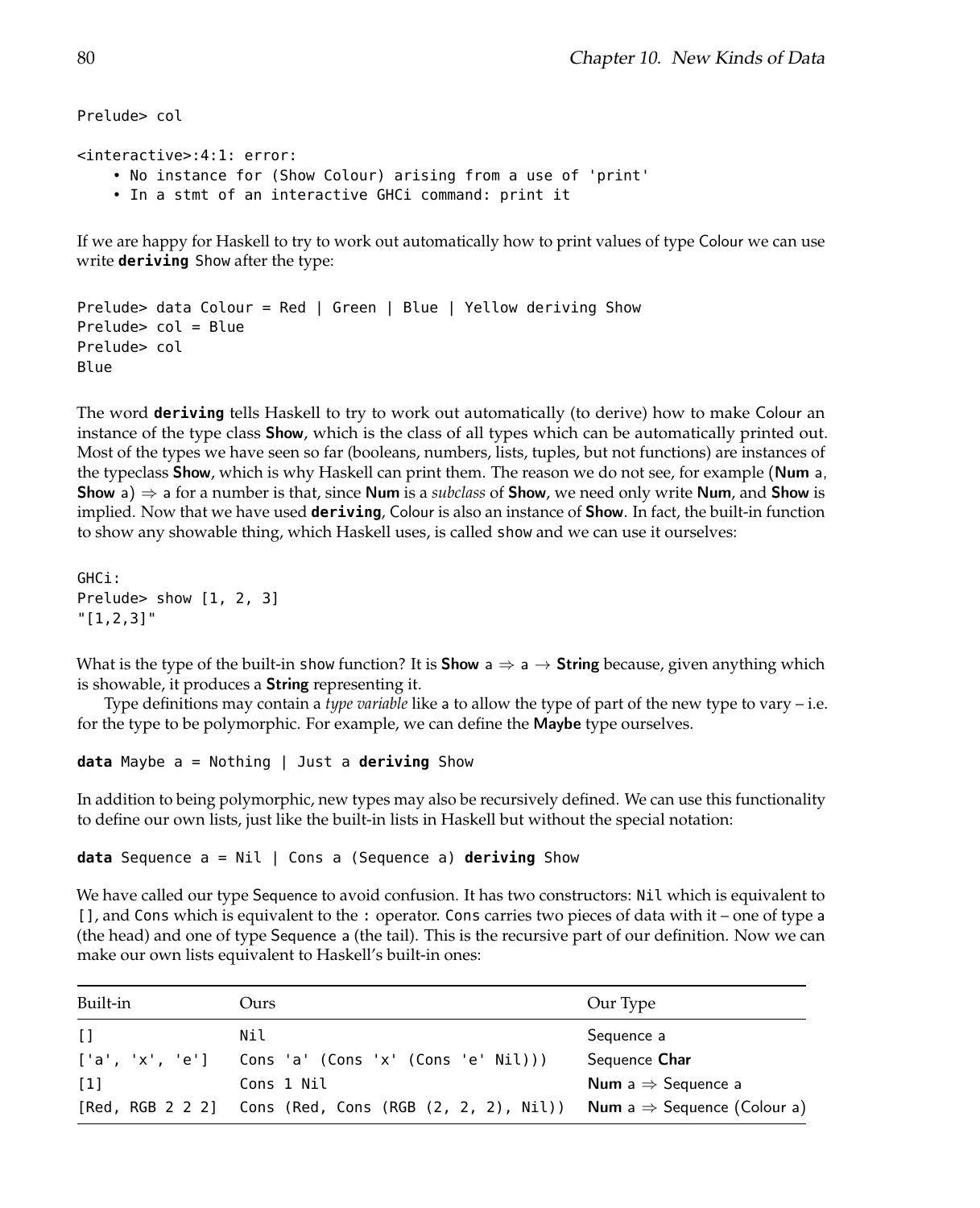Now you can see why getting at the last element of a list in Haskell is harder than getting at the first element – it is deeper in the structure. Let us compare some functions on Haskell lists with the same ones on our new Sequence type. First, the ones for built-in lists.

```
length' :: Num b \Rightarrow [a] \rightarrow bappend :: [a] \rightarrow [a] \rightarrow [a]length' [] = 0length' (\_:xs) = 1 + length' xsappend [] ys = ys
append (x:xs) ys = x : append xs ys
```
And now the same functions with our new Sequence type:

```
seqLength :: Num b \Rightarrow Sequence a \rightarrow bseqAppend :: Sequence a \rightarrow Sequence a \rightarrow Sequence a
seqLength Nil = 0seqLength (Cons = xs) = 1 + seqLength xs
seqAppend Nil ys = ys
segAppend (Cons x xs) ys = Cons x (segAppend xs ys)
```
Notice how all the conveniences of pattern matching such as the use of the underscore work for our own types too.

## A Type for Mathematical Expressions

Our Sequence was an example of a recursively-defined type, which can be processed naturally by recursive functions. Mathematical expressions can be modeled in the same way. For example, the expression  $1 + 2 \times 3$  could be drawn like this:



Notice that, in this representation, we never need parentheses – the diagram is unambiguous. We can evaluate the expression by reducing each part in turn: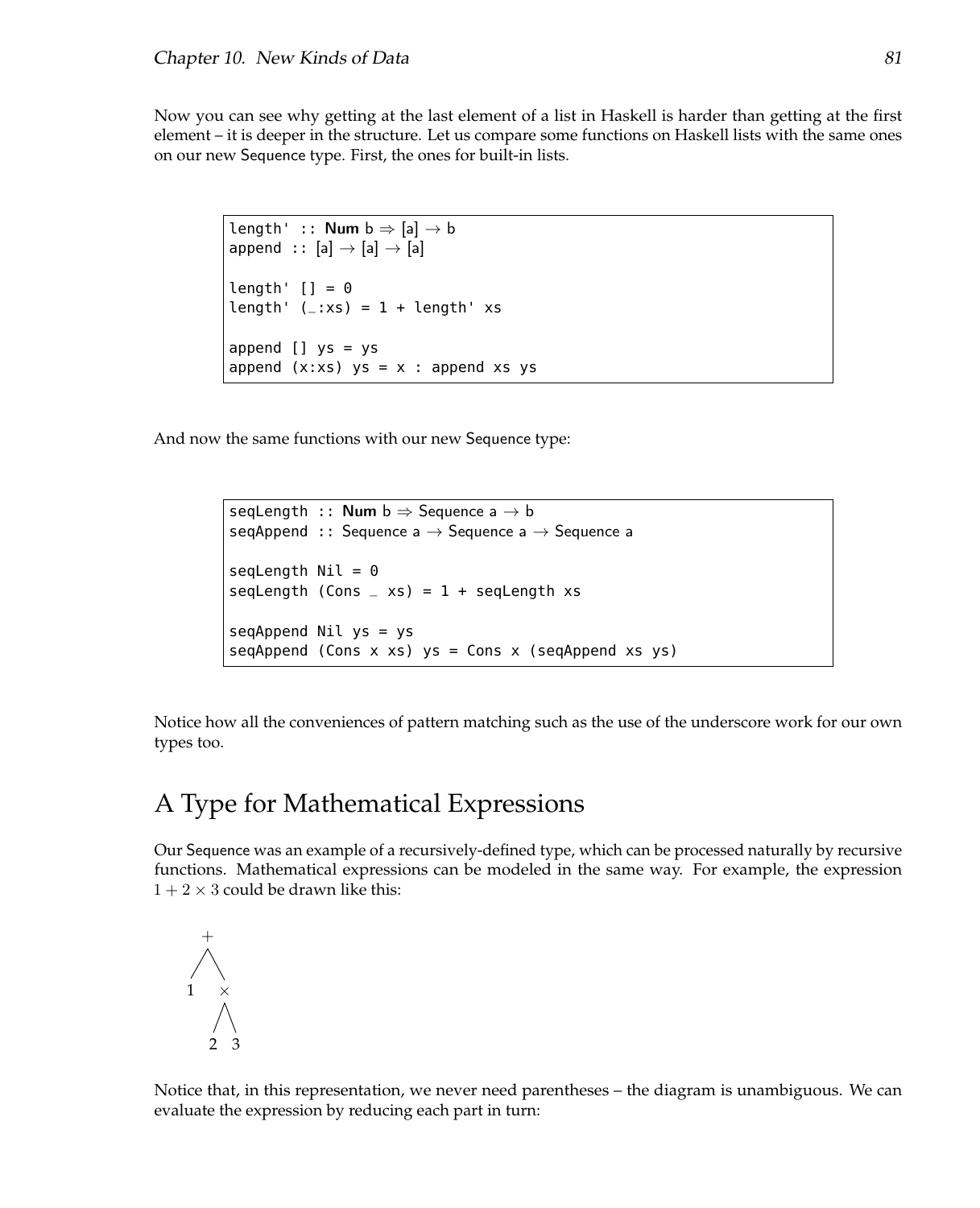

Here is a suitable type for such expressions:

```
data Expr a = Num a
            | Add (Expr a) (Expr a)
            | Subtract (Expr a) (Expr a)
            | Multiply (Expr a) (Expr a)
            | Divide (Expr a) (Expr a) deriving Show
```
For example, the expression  $1 + 2 * 3$  is represented in this data type as:

```
Add (Num 1) (Multiply (Num 2) (Num 3))
```
We can now write a function to evaluate expressions:

```
evaluate :: Integral a \Rightarrow Expr a \rightarrow aevaluate (Num x) = xevaluate (Add e e') = evaluate e + evaluate e'
evaluate (Subtract e e') = evaluate e - evaluate e'
evaluate (Multiply e e') = evaluate e * evaluate e'
evaluate (Divide e e') = evaluate e `div` evaluate e'
```
Building our own types leads to clearer programs with more predictable behaviour, and helps us to think about a problem – often the functions are easy to write once we have decided on appropriate types.